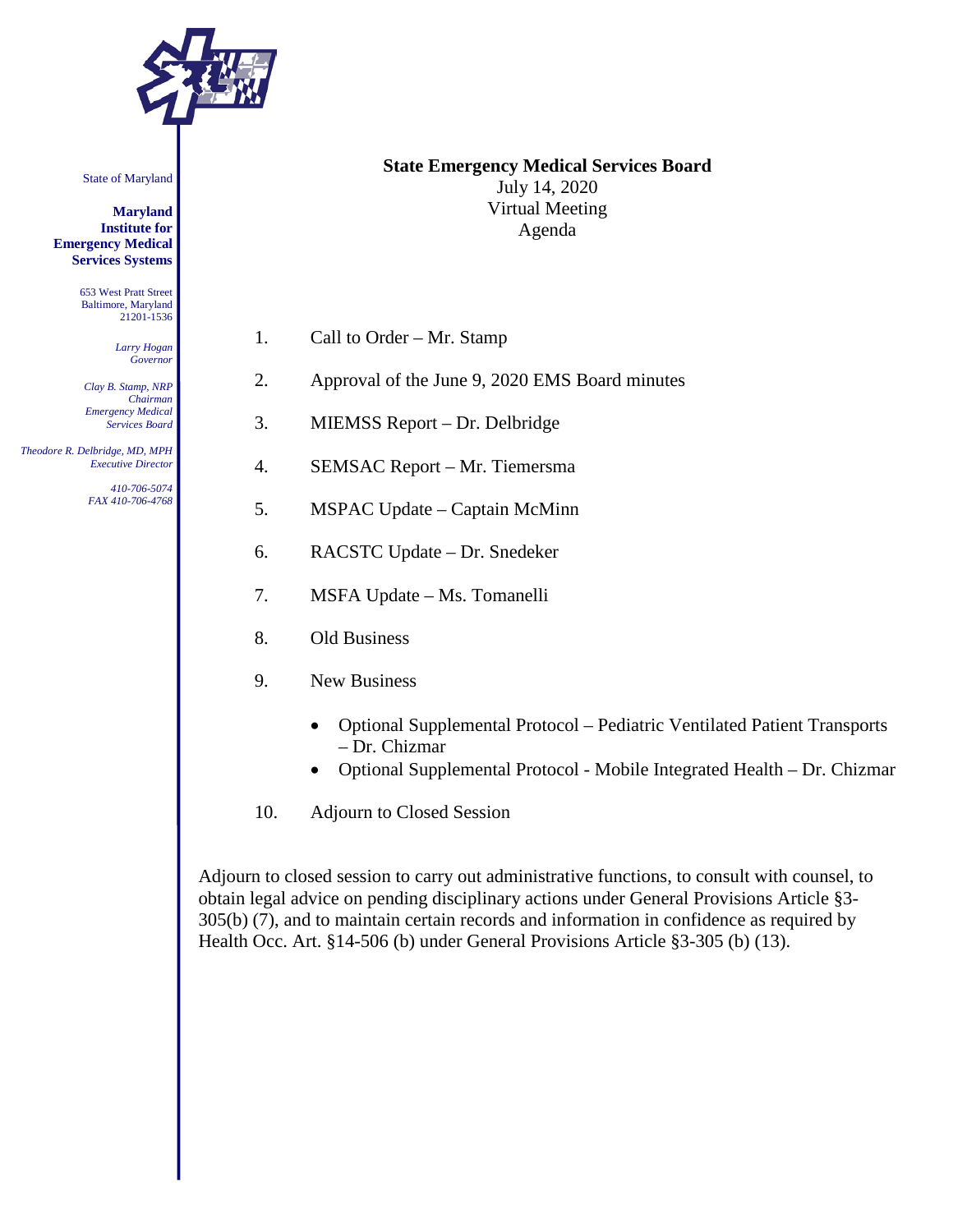

State of Maryland

**Maryland Institute for Emergency Medical Services Systems**

> 653 West Pratt Street Baltimore, Maryland 21201-1536

> > *Larry Hogan Governor*

*Clay B. Stamp, NRP Chairman Emergency Medical Services Board*

 *Theodore R. Delbridge, MD, MPH Executive Director*

> *410-706-5074 FAX 410-706-4768*

## **State Emergency Medical Services Board July 14, 2020 Via Conference Call Only**

#### **Minutes**

#### **Board Members Present:**

Clay Stamp, Chairperson; Sherry Adams, Vice Chairperson; Stephan Cox; William J. Frohna, MD; Dany Westerband, MD; James Scheulen, PA; Sally Showalter, RN; Wayne Tiemersma; Mary Alice Vanhoy, MSN; Dean E. Albert Reece, MD (arrived @ 9:18am)

### **Board Members Absent:**

### **Others Present:**

**MSPAC:** Capt. McMinn; Mr. Wood

**MIEMSS**: Dr. Delbridge; Ms. Gainer; Ms. Abramson; Ms. Aycock; Dr. Bailey; Mr. Barto; Mr. Bilger; Mr. Brown; Ms. Chervon; Dr. Chizmar; Dr. Floccare; Mr. Huggins; Mr. Kelly; Ms. Mays; Mr. Linthicum; Mr. Buckson; Mr. Naumann; Mr. Sidik; Mr. Schaefer; Ms. Wright-Johnson; Ms. Goff

**OAG:** Mr. Magee; Ms. Sette

**RACSTC:** Dr. Snedeker

**MSFA:** Ms. Tomanelli

**Others:** Mr. Malone

Chairman Stamp called the meeting to order at 9:00 am and called the roll.

Mr. Stamp commended Dr. Delbridge and the MIEMSS team on their outstanding work during the continuing COVID pandemic. He also thanked the MSFA, MFRI and RACSTC for their partnership and commitment to the health of the citizens of Maryland.

Mr. Stamp asked for approval of the June 9, 2020, Board meeting minutes.

**ACTION: A motion was made by Dr. Westerband, seconded by Ms. Adams and unanimously approved to accept the June 9, 2020, minutes of EMS Board with one correction under the SEMSAC report: "[t]he Regional Affairs committee reported that the unused monies from the 50/50 grant were reallocated, leaving \$1,000.00 unused." Change the amount of unused funds to \$1800.**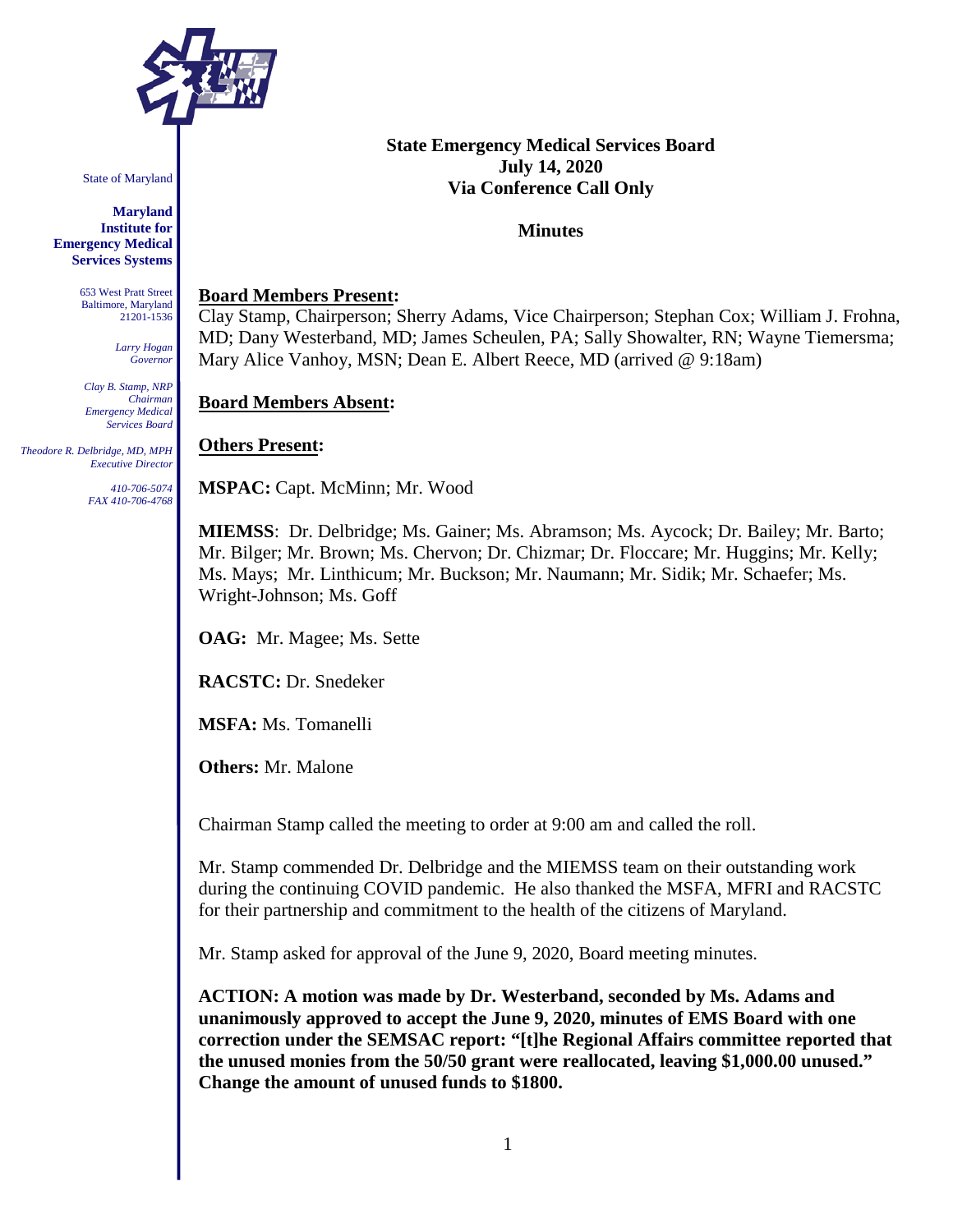## **MIEMSS REPORT**

Dr. Delbridge highlighted information available through the MIEMSS Dashboard tracking, including staffed in-patient beds available statewide and mechanical ventilators in Maryland. He said the number of acute care beds occupied by COVID patients has significantly declined since April. He added that Maryland is keeping a close watch for any upticks in COVID-19 cases and hospital admissions.

Dr. Delbridge said that pending issues including ongoing data acquisition are continuing in coordination with CRISP and MDH and EMS "Staging" areas to avoid overload on hospital emergency departments.

Dr. Delbridge said that hospital Yellow Alerts were low during the busiest period of COVID cases in Maryland, but are now beginning to increase. Mr. Scheulen will be added to the daily pre-hospital activity emails.

Ms. Adams said that the changes in the federal data collection requirements is a "heavy lift" for hospitals. This data will determine the distribution of Remdesivir. She said that the NIH and the VA hospital have been added to Maryland reporting.

### MIEMSS' @HA (Ambulances at Hospitals) Dashboard

Dr. Delbridge gave an update on the Hospital Dashboard "@HA" (Ambulances at Hospitals) platform that provides real-time information on the number of ambulances waiting at hospital EDs, which is an indication of offload / transfer of care times. He said there are currently twelve jurisdictions downloading CAD data into the ePCR and one (Talbot) field-testing the program. MIEMSS continues to work on including additional jurisdictions to provide real time awareness of EMS-ED interface. He added that Montgomery County and Baltimore County are working on a CAD update and cannot participate at this time.

Dr. Delbridge said MIEMSS continues to work with Chesapeake Regional Information System for our Patients (CRISP) on an App for an Emergency Department Advisory based on ED patient census.

A lengthy discussion followed regarding the intended uses, outcomes and possible unintended consequences of @HA and the Emergency Department Advisory applications.

Dr. Delbridge said that MIEMSS has processed 705 Clinical Nurse Externs, with another 121 pending and 85 Clinical Respiratory Externs with 1 additional pending.

Dr. Delbridge gave an update on the number of Provisional EMS licenses and certifications. He said the information on the new regulation that permits Provisional EMS clinicians to become fully certified or licensed has been sent to the clinicians and several have initiated the process.

Dr. Delbridge said the regulation requiring an Internship prior to the practical test has been suspended. Education Updates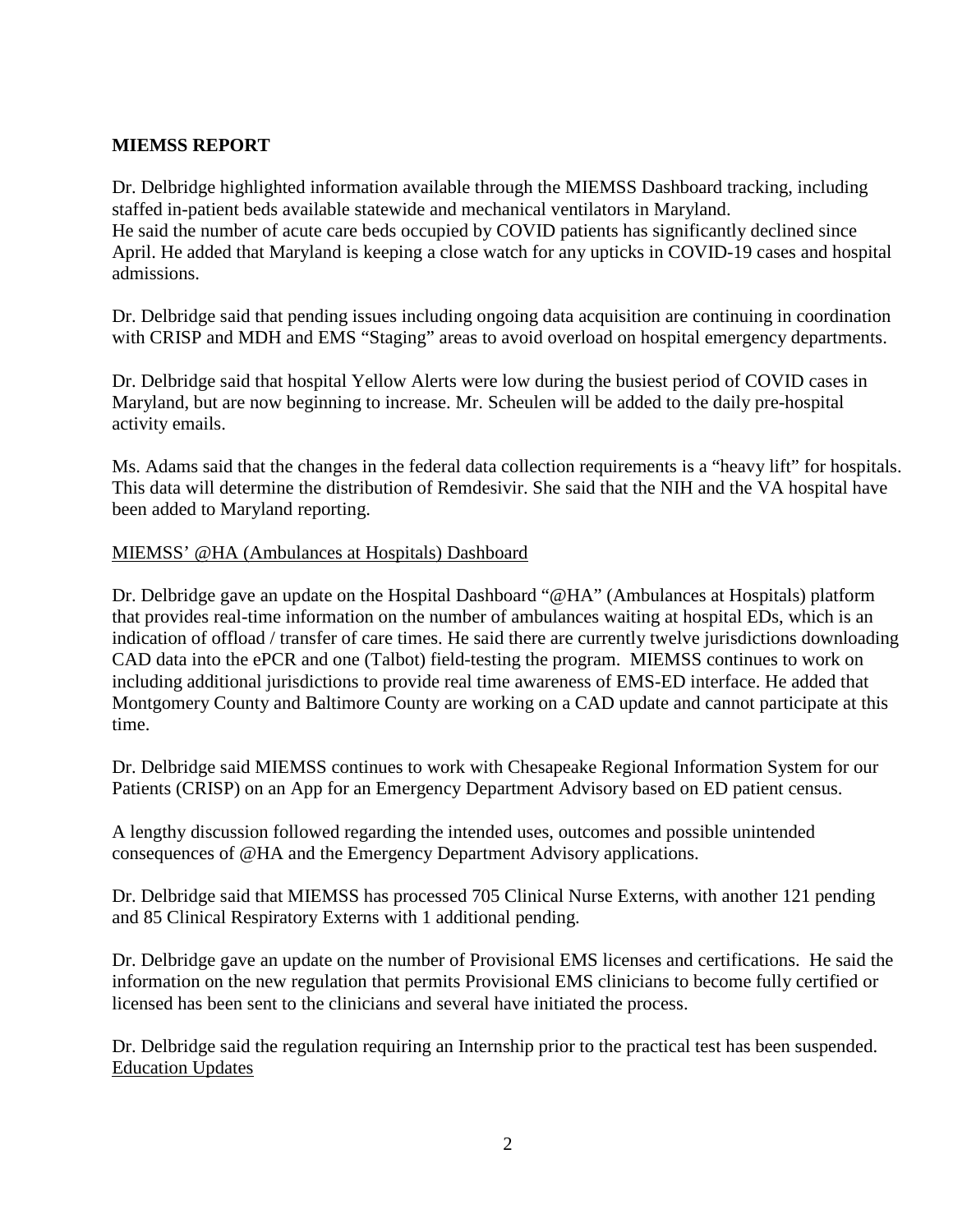MIEMSS has appealed to Base Station facilities and EMS agencies to resume providing clinical site training for EMS personnel.

Hagerstown Community College, averaging 12 EMT and 10 Paramedic students per year is closing its EMS education program in part due to cost constraints.

## Cardiac Arrest Cases

Dr. Delbridge said that the number of out-of-hospital cardiac arrests is going down.

## Termination of Resuscitation – COVID-19 Testing

Dr. Delbridge said that an emergency protocol has been issued stating that after termination of resuscitation in the field, a BLS or ALS clinician may perform nasopharyngeal testing for COVID-19 if the deceased person is not anticipated to be a medical examiner's case. This protocol is intended to alert for possible EMS exposures and to facilitate contract tracing by MDH. Montgomery County is piloting the protocol, which will be expanded to other jurisdictions.

### Ready Responders

Dr. Delbridge provided an update on the Ready Responders, an in-home health care delivery company, employing EMS clinicians and Maryland licensed practitioners. Dr. Delbridge said that Ready Responders has no connectivity to CRISP or the EMS System, including Base Station medical direction. Dr. Delbridge added that MIEMSS is currently unaware of any incidents involving Ready Responders.

A lengthy discussion ensued regarding the legality of using Maryland EMS clinicians and appropriate training of clinicians. The future of EMS in Maryland "are we more than 911" needs more discussion. The morphing of the EMS System needs a thoughtful planning process.

### EMS Plan Vision 2030

The draft EMS Plan Vision 2030 was distributed via email for review.

Dr. Delbridge said that, although the COVID pandemic suspended work on the Plan for some time, a considerable number of hours by staff, conference participants and Steering Committee, with multiple Plan drafts and reviews have produced the EMS Plan Vision 2030 document. He added that the Plan is different from the work list.

Dr. Delbridge said the draft Plan was presented to SEMSAC on July 2, 2020 for review and comment. Any suggested changes will be reviewed by the EMS Plan Steering Committee and taken back to SEMSAC and the Board for approval at the next meeting.

### **SEMSAC REPORT**

SEMSAC Chairman, Mr. Tiemersma, reported that SEMSAC met on July 2, 2020. He said that the EMS Plan 2030 was distributed to SEMSAC for review and comment.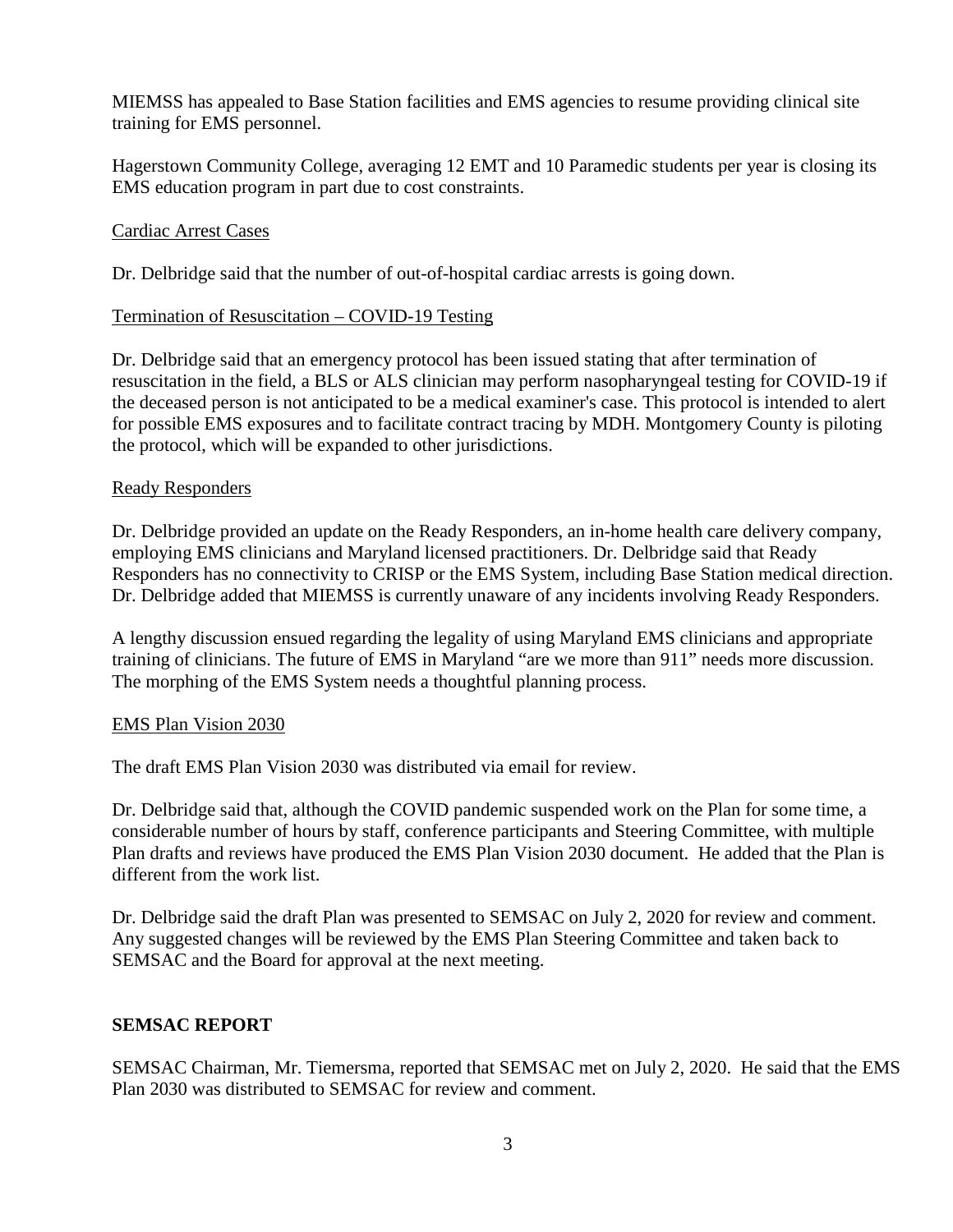Chairman Tiemersma reported that the Cardiac 50/50 grant closed with \$1800 unused funds.

Chairman Tiemersma said there were no other Committee Reports.

Chairman Tiemersma said that the amendment to the Pediatric Ventilated Patient Transport protocol was approved for recommendation to the EMS Board.

Chairman Tiemersma reported that at the Mobile Integrated Health (MIH) kick off meeting, a statewide definition for Maryland MIH programs was discussed along with a boilerplate list of required training to be used as a starting point for personnel that make up a MIH team.

## **MSPAC REPORT**

(A copy of the written report was distributed via email)

Captain McMinn said that on July 1, 2020, the Board of Public Works voted to approve the Governor's list of reductions for fiscal year 2021. The reductions included reduced funding for aviation insurance, helicopter maintenance, overtime, and fuel. The achieved savings are associated with closing one helicopter base and selling one helicopter.

MSPAC is working with the Department's Executive Staff to determine a timeline for both a helicopter base closure and sale of one of the AW139's. Dr. Delbridge and MSPAC Command Staff held a phone conference with the basing study vendor, Arkenstone Technologies, who has agreed to provide a portion of the mission analysis and modeling in early August.

Chairman Stamp said that the Board's involvement in deliberations regarding the helicopters and base configuration is critical. Ms. Vanhoy added that it is important to keep everyone informed of any changes within the Aviation Command.

Captain McMinn added that the MSPAC is committed to working with the EMS Board to make decisions in the best interest of Maryland citizens and the EMS System.

Mr. Cox said that this issue should have come to the EMS Board prior to going to BPW. He asked if funds from the sale of the helicopter revert to the EMSOF.

Mr. Tiemersma said the cost of aviation must be addressed and to balance fiscal reality with the goals of EMS. He added that a discussion regarding the medical necessity of a helicopter transport, also needs to be held.

Dr. Floccare said that the Basing Study should consider how the closing of a base will affect response times throughout the state; the ability to respond to simultaneous requests in the same region of the state; and the ability to send multiple aircraft to a motor vehicle crash where there is more than one seriously injured patient. He added that there is a need to know the effect of the base closure on the ability to respond to other time-critical emergencies, e.g., stroke, STEMI, and post-cardiac arrest patient response. With the regard to the sale of an aircraft, Dr. Floccare said there is a need to know how the additional flight hours that would be put on the remaining aircraft would affect their availability, as well as the anticipated life of the fleet. The helicopters are in their seventh year of operation, and there will be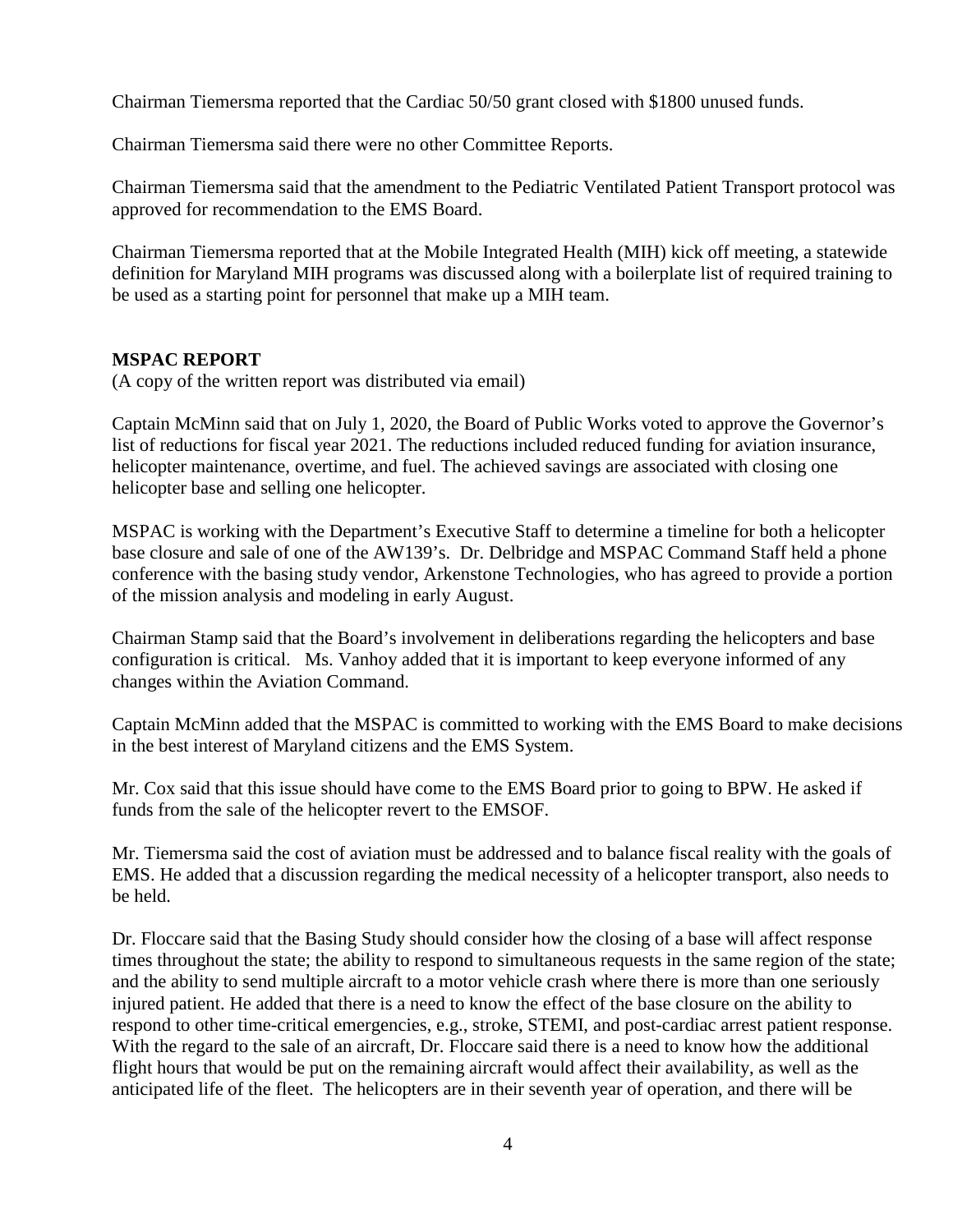increasing occurrences of unscheduled maintenance problems, which could affect the ability to keep bases open, just as occurred with our previous Dauphin helicopter fleet.

Dr. Floccare noted how the state went to great lengths when procuring the current fleet to make sure that all of the aircraft were identical. This was done for purposes of safety, so that pilots would not be switching between helicopters with differing navigational control systems, and for more efficient maintenance, so that there could be a uniform supply of parts and as well as technician expertise. Should the state recognize the need to return to a 10-aircraft fleet in the future, it would not be possible to purchase an aircraft truly identical to the current ones built seven years ago?

Mr. Malone expressed his concerns over the loss of a base and helicopter. He said this is a "slippery slope".

A lengthy discussion ensued on the Governor's MSPAC Budget amendments.

# **MSFA**

Ms. Tomanelli said that the MSFA has a soft office opening and is trying to determine how to keep safe and distanced. She said she could be reached 24/7 on her cell.

The Phase One virtual convention went well; the MSFA plans to hold Phase Two of the convention as a two-day, in-person event at Arundel Mills on September 12 & 13.

Ms. Tomanelli said the MSFA leadership sent a letter to the Governor requesting assistance with the 10 million dollar shortfall in fund raising due to the pandemic.

Mr. Stamp thanked the MSFA for their continued support of the EMS System.

# **R ADAMS COWLEY SHOCK TRAUMA**

Chairman Stamp said that due to another commitment, Dr. Snedeker had left the meeting. She said a report would be forthcoming at the next meeting.

# **OLD BUSINESS – None**

### **NEW BUSINESS**

### Proposed Amendment to the Pediatric Ventilated Patient Transports

Dr. Chizmar presented the proposed amendment to the Optional Program: Transport of Chronic and Scene Ventilated Patients. (For patients greater than 8 years of age; for patients less than 8 years of age, jurisdictional EMSOP approval from State EMS Medical Director is required).